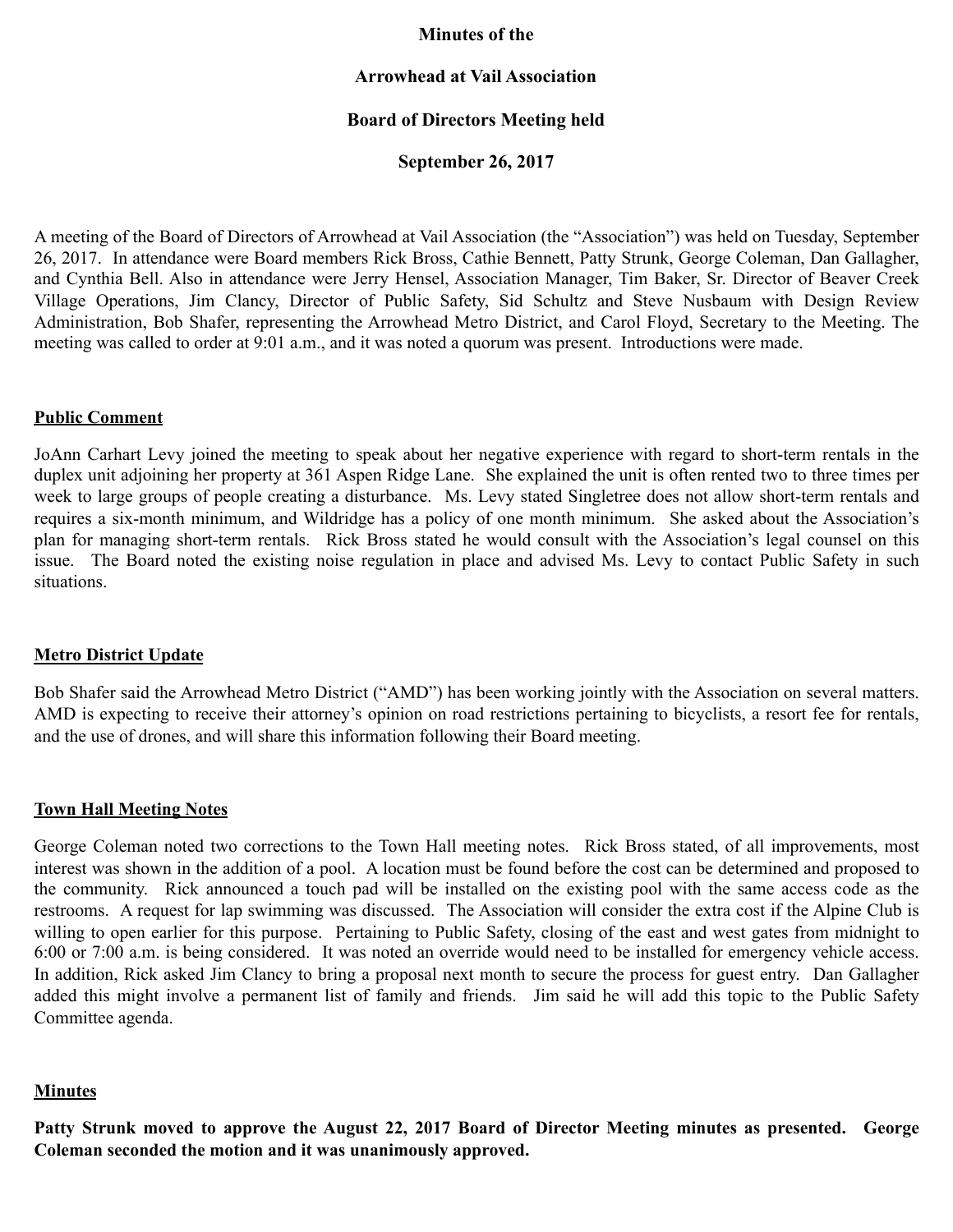George Coleman proposed electronic approval of the Board of Director Meeting minutes to expedite posting on the website. Jerry Hensel noted this process would necessitate all Board members' approval. The Board was in agreement and requested the monthly 'To Do' list accompany the minutes for their review.

# **Public Safety**

Rod Moraga with Anchor Point joined the meeting to present Firewise. He explained the purpose of this program is to inform the community why fire mitigation is necessary, what the risk is, and show it is relatively easy to maintain a fire safe environment. He informed the Board a plan has been submitted, along with the action which has been taken, to Firewise and the State Forest Service. He further described the required yearly commitment of a community day which could be a presentation to all members about fire prevention or a clean-up day. He said the benefits are recognition and may also help with insurance. Rod spoke about fire mitigation efforts thus far including taking out overgrown brush at the Terrell and Ford ditch, and removal of hazardous and pine beetle trees on Cresta. The importance of maintenance was discussed. Jim Clancy clarified much of what Anchor Point is proposing is on common Arrowhead land. He noted Eagle County and the Fire District offer evaluations of individual properties. Jerry noted there is a budget line for mitigation. Jim agreed to follow-up with Eagle County on Homestead's fire mitigation efforts near the border of Arrowhead. Once the Firewise certification is complete, Jim recommended publicizing to the community to generate interest.

Jim Clancy referred to a document he previously emailed to the Board with layout and verbiage for signage. Rick Bross advised Jim to hold off until AMD's attorney's opinion is received. A philosophical discussion took place pertaining to exclusivity vs. privacy. Bob Shafer is going to propose AMD purchase additional speed control signs. Patty Strunk will Chair the Public Safety Committee and limit it to four additional members.

## **Design Review**

Steve Nusbaum referred to the proposal from Shepard Resources for updating the Design Guidelines. George Coleman spoke of the advisory committee being formed to assist the Design Review Committee ("DRC") in this process. When the number of participants were discussed, Steve cautioned the more people outside of the core group will likely lengthen the process. The Board was in agreement to accept the proposal from Shepard Resources in the amount of \$109,000. Jerry Hensel recommended budgeting and additional  $10 - 15\%$  for this project. Cathie Bennett suggested requiring a monthly count of hours.

**George Coleman made a motion to approve the September 15, 2017 proposal from Shepard Resources up to the amount of \$109,000 with the stipulation they provide a monthly count of hours. Dan Gallagher seconded the motion and it was unanimously approved.** 

## **Committees**

Activities: George Coleman reported approximately 100 people came by for the Summer Salute. Very few people grilled. 30 children were kept engaged. George asked for the Board's opinion whether to continue the event next year. Cathie Bennett suggested charging a fee to provide food. Tennis is finishing up. Jerry Hensel is awaiting a proposal for repair to the courts. George met with a potential candidate for the Activities Director position. After reviewing the budget, George proposed to strengthen the Activities Committee rather than hire for this position. Rick Bross said there is cracking on the southwest court. Jerry Hensel will inspect it. Dan Gallagher stated Doug Sewell has done an incredible job of staking out a new eastern trail. Dan suggested asking Bachelor Gulch to participate and the possibility of Vail Resorts constructing the trail at a lower cost since it would be an asset for all three communities. Tim Baker said trails are currently a big focus for Bachelor Gulch, and he agreed to discuss the proposition with the Bachelor Gulch Village Association Board.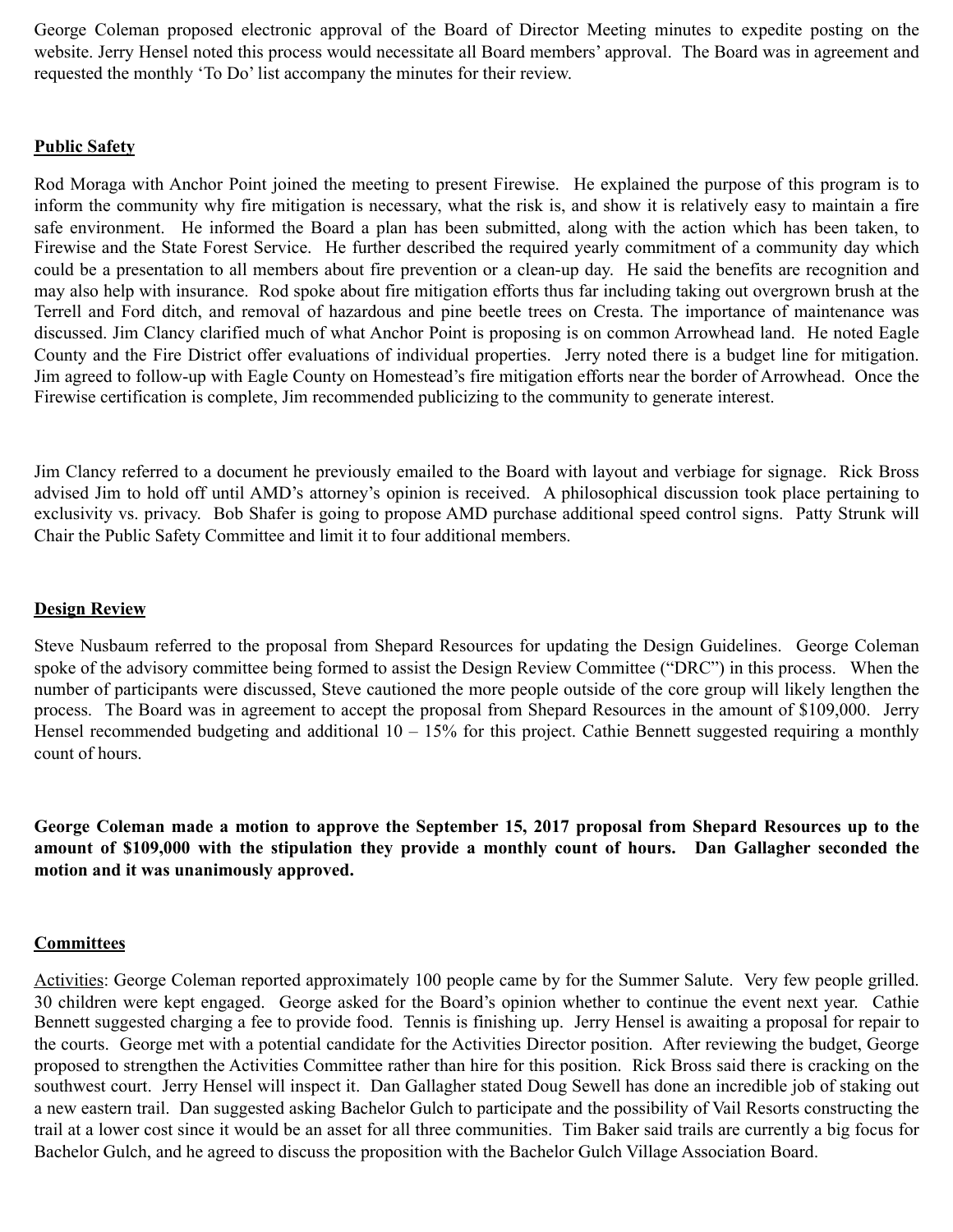Strategic Planning: George Coleman spoke about the upcoming committee meeting and said they will look into whatever the Board charges them with which may include the pool, hot tub, and trails.

Communication: Cynthia Bell appealed to the Board for content for the winter newsletter by the October Board meeting, including committee updates or any other relevant information. Cynthia presented seasonal email templates that have been set up through the MailChimp application for all future email communication. Cynthia said the committee is working on a template for the annual report. This would not be distributed until after the first of the year when financial results for 2017 are final. Discussion took place in regard to the frequency of email communications to property owners. The Board was in agreement, absent an emergency, all communication will be consolidated into one communication per month. Rick Bross requested adding a section to the newsletter entitled "Neighborly Courtesy." The Board agreed to use WebEx at the next meeting.

Nominating: Dan Gallagher announced nominees for the At-Large and High Density Board positions and gave a brief account of their background.

**Dan Gallagher moved to nominate Chad Hollingsworth as the At-Large candidate and Tim Gropp as the High Density candidate for the upcoming Board election. Rick Bross seconded the motion and it was unanimously approved.** 

Snow: The first meeting is scheduled for this Thursday. Rick shared his view of the committee being to work with Vail Resorts to ensure Arrowhead ski conditions are as good as possible. Jerry Hensel noted the purpose is to keep the community informed.

Transportation: Dan Gallagher said this committee has not yet been formed. Its focus will be the bus element and exploring options for additional service. Bob Shafer cautioned the difference between wants and needs, and referenced low ridership on the shuttles to Vail. Dan commented on adding value.

## **Financials**

Cathie Bennett reported, according to pending sales, real estate transfer assessments ("RETA") are going to meet budget in September with a modest overage. The assumption is the Association will come in on budget across the board at yearend.

## **2018 Budget Planning**

Cathie Bennett stated, in the preliminary budget, RETA and annual assessments are budgeted flat, \$1.150M and \$1.200M respectively. She said if expenditures were made for everything requested, the end balance would be just over \$500K and the preferred amount to maintain in this account is \$1M. Jerry explained the truck lease to AMD under Municipal Services represents trucks and equipment owned by AMD and leased to the Association. Dan Gallagher suggested looking at a system where expenses which can be legally paid by AMD are done so to provide efficiencies and tax deductions. With concurrence of the Board, George Coleman proposed fortifying a presentation for Bob Shafer to make a formal request on behalf of the Association Board that certain expenditures belong in the AMD budget and the Association's appeal to have them included accordingly. Cathie reviewed the major budget categories. Public Safety includes a 3% labor increase over 2017. In Common Area Expenses, with the exception of trash removal, there is a very modest 5% increase. The most significant increase in Operating Expense is for the Design Review guideline update, additional community functions, management fees, and capital improvements. Budget detail was further discussed. Pertaining to property owner functions, the Labor Day party, part-time Activities employee, and \$5K for marketing were eliminated. Capital projects were discussed. Jerry noted a typo in the amount for the main entry east side monument which should be \$62,500. Consensus among the Board was to lower Village landscape to \$30K and postpone the irrigation line replacement, main entry east side monument, and upgrade of cameras at internal gates. The amount to construct the east end hiking trail was reduced to \$30K with the expectation of Bachelor Gulch contributing half toward the project. Capital projects will be revisited at the